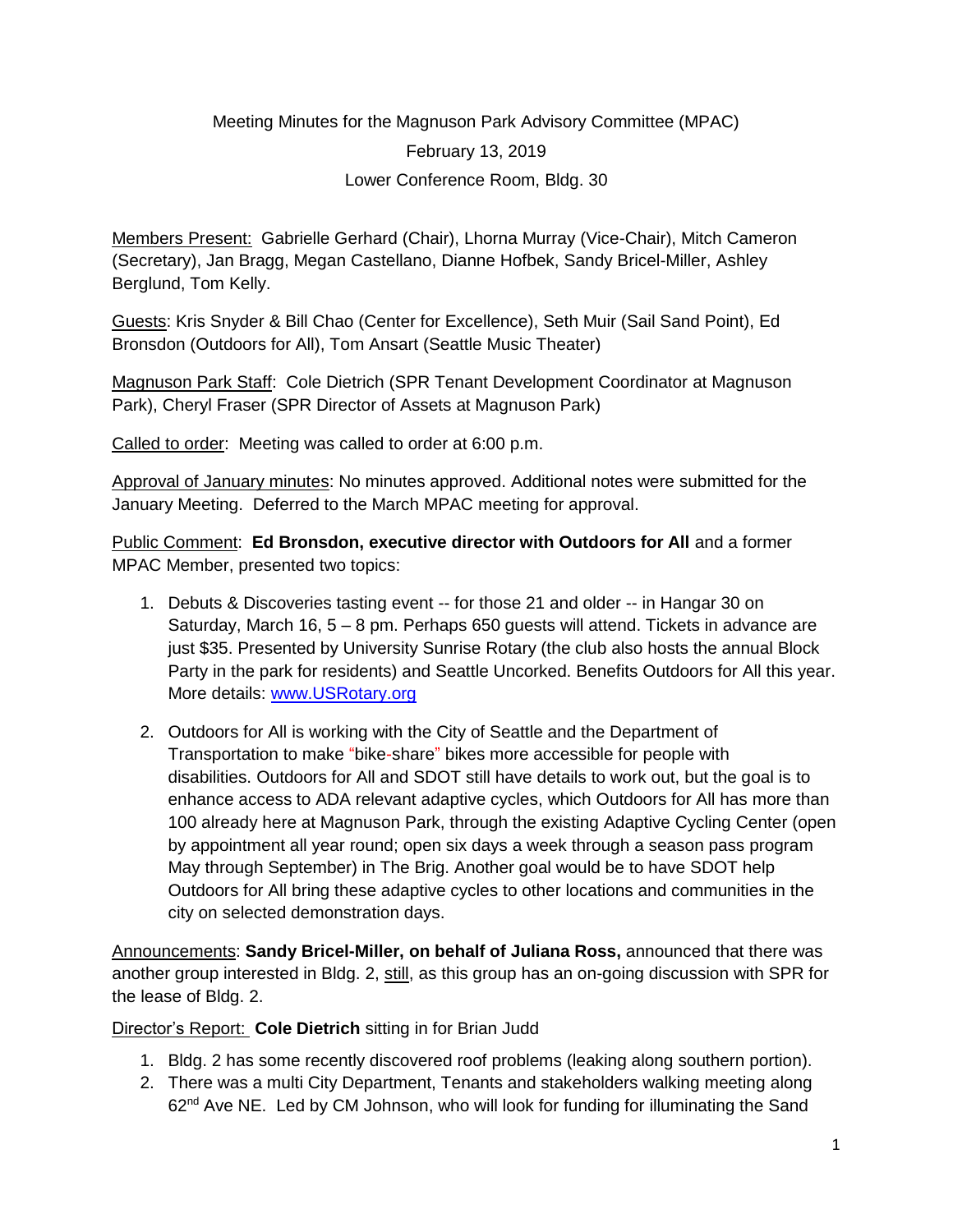Point Housing neighborhood and streets. Constructive and Productive, but no promises made by any. Multi-jurisdictional issues to be resolved.

3. Cole said this last snow storm(s) really taught them (park staff) lessons on communicating with Park Tenants.

Discussion of Bldg. 2 Draft Letter Prepared by Gabrielle from Committee Input, providing feedback to the Superintendent of Parks:

**Gabrielle** opened the floor to discussion. Everyone had the opportunity to comment on the proposed letter. Some comments are listed below.

- More art is needed in all aspects of the Park design and wayfinding.
- Park Outreach, Communications and Coordination especially with the residents and or their representatives within the Park can be improved.
- The Residents are by and large permanent renters and beyond the Rental Agreements and House Rules, are beholden to no one.
- It would be helpful to develop relationships with the communities within the Park and collaborate on strategies to help each other.
- In response to a question re the fate of Conservation Corps, Kris clarified that MPCE would like to use all 120,000 square feet but will try to include Conservation Corps (who reportedly does not yet know exactly how much space they need)
- Cheryl clarified that Building 2 is not currently mothballed, a process which is very costly.
- Tom asked how much it would cost to demolish the building.
- Cheryl said this would also be costly and that there are laws protecting it from demolition because of its historical status.
- Jan stated that Gabrielle's draft letter incorporated principles (of all of our concerns) which would apply to the use of the building by any group.
- Lhorna made a Motion to accept the letter as edited and send to Superintendent Williams. Mitch Seconded the Motion. The Motion was carried by unanimous "aye" vote of those members in attendance.

Magnuson Community Center Advisory Committee (MCCAC) Update: **Mitch Cameron (**a recent addition to the MCCAC) gave a brief update.

- **Mitch stated that Oliver Bazinet** the Lead Project Engineer for the Magnuson Park Construction and Improvements gave a brief summary on the Community Center Remodel. Oliver also fielded questions about the planning and budget for the CC project. It is to be finished by the end of 2021, per Oliver.
- **Mitch** reviewed the Sand Point Housing streets walkabout with CM Johnson and several key stakeholders from the City, For example, Seattle City Light & SDOT.

**Tom Kelly** reported on the 2018 Cyclocross Events' damages and repairs.

- Dry soil in 2018 allowed for minimum short-term and long-term visual impacts on the Parks Grounds.
- The Cyclocross pre-event signage setup was inadequate and did not meet the specifications DPR set in the event contract.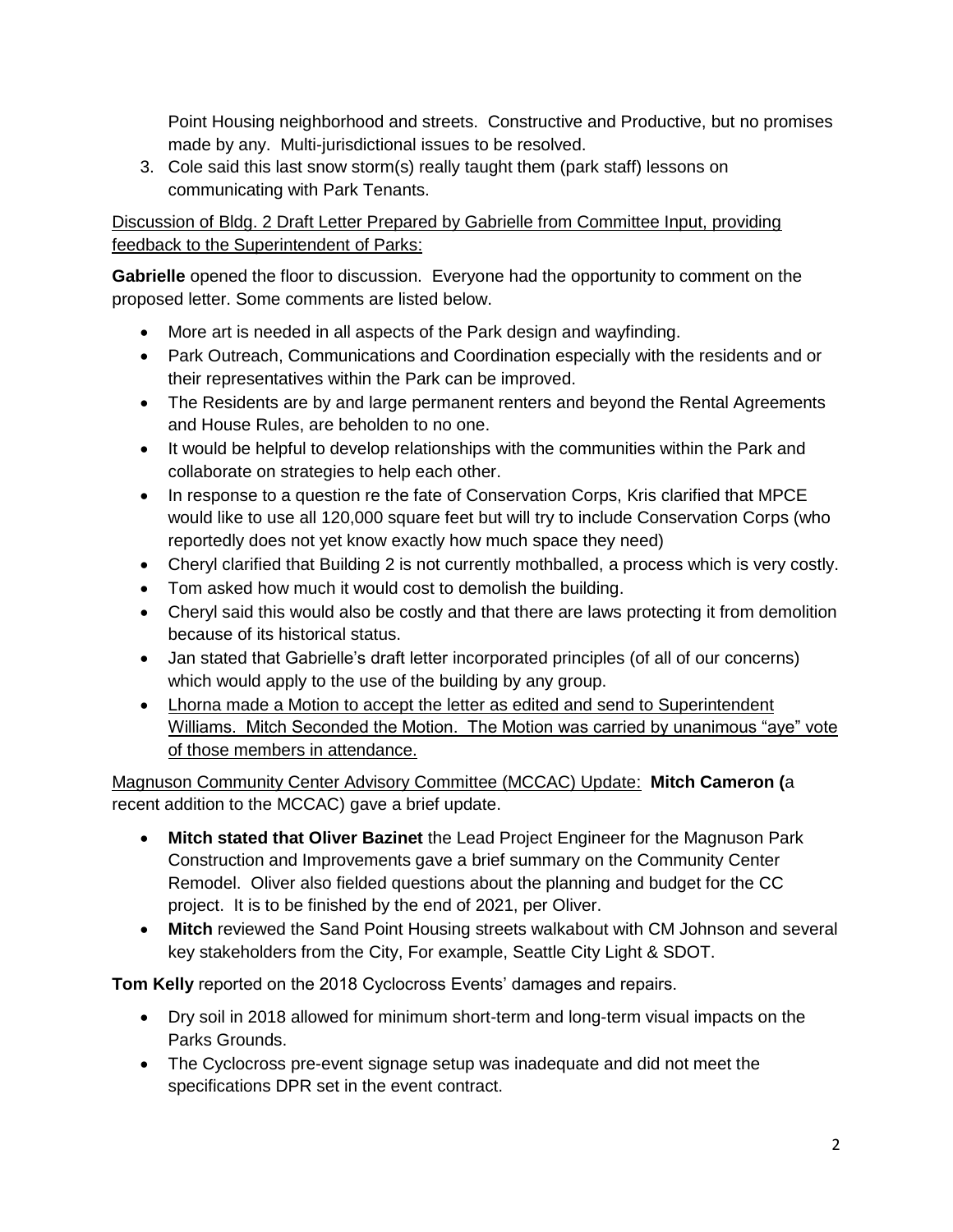- In response to a complaint about this year, Joanne Orsucci promised that future cyclocross event contracts would require signage be posted at least 8 days before the event to give regular weekend park users enough warning to make alternate plans for race day.
- On the day of the event there needs to be signage at walking trail entrances to warn of race impacts along potential pedestrian routes and, better oversight by Magnuson Park Staff.
- Gabrielle recommended it would be good to have someone from Parks staff on site the day of the event.

## **Jan Bragg**- Proposal for an Interpretive and Informational Sign of the Native people who once lived in the area.

As a follow-up to the presentation by Valerie Segrest, in Dec 2018, Jan proposed an interpretive sign for Magnuson Park stating that natives were in this area 8000 years ago, to acknowledge the history predating the military history (which is well documented on interpretive signs in the wetlands). Valerie had stated that she and her husband could help with verbiage if a sign were created. Jan asked what plans SPR had for interpretive signage in Seattle City Parks re native heritage.

- **Cheryl** stated that this is an area which is lacking in Seattle City Parks and that there is no current plan for interpretive signage relating to native history.
- **Ed Bronsdon** stated that this is a regional issue. He noted that if MPAC would wish him to, that he would be happy to reach out to Seattle City Councilmember Debora Juarez to see if she had any recommendations -- for how to proceed with recognizing Native American history not only at Magnuson Park, but in relevant Seattle Parks overall. Councilmember Juarez is the Chair of Civic Development, Public Assets & Native Communities. She is also of Native American heritage.
- **MPAC Chair Gabrielle** asked Ed to follow up on this; those present agreed; Ed pledged to reach out and report back. Thank you, Ed, for your ongoing community service.
- **Tom** also mentioned that academic experts could be a good resource about past uses.
- **Mitch** expressed concern about overuse of signage in Magnuson Park.

Discussion of the pros and cons continued until someone suggested it be an artistic display. Many spoke up in support of such an undertaking with suggestions like:

- Sculpture
- Graphic display of the "before" image.
- The story behind the local American Natives should be included
- Combination of Sand Point Housing Youth and the Park Artists to develop the concept.
- Use QR Codes to enable scanning and smartphone access to more information. Or the option to bookmark the web address.
- **Tom** suggested it would probably take a committee to determine the location or locations, content, format, style etc.